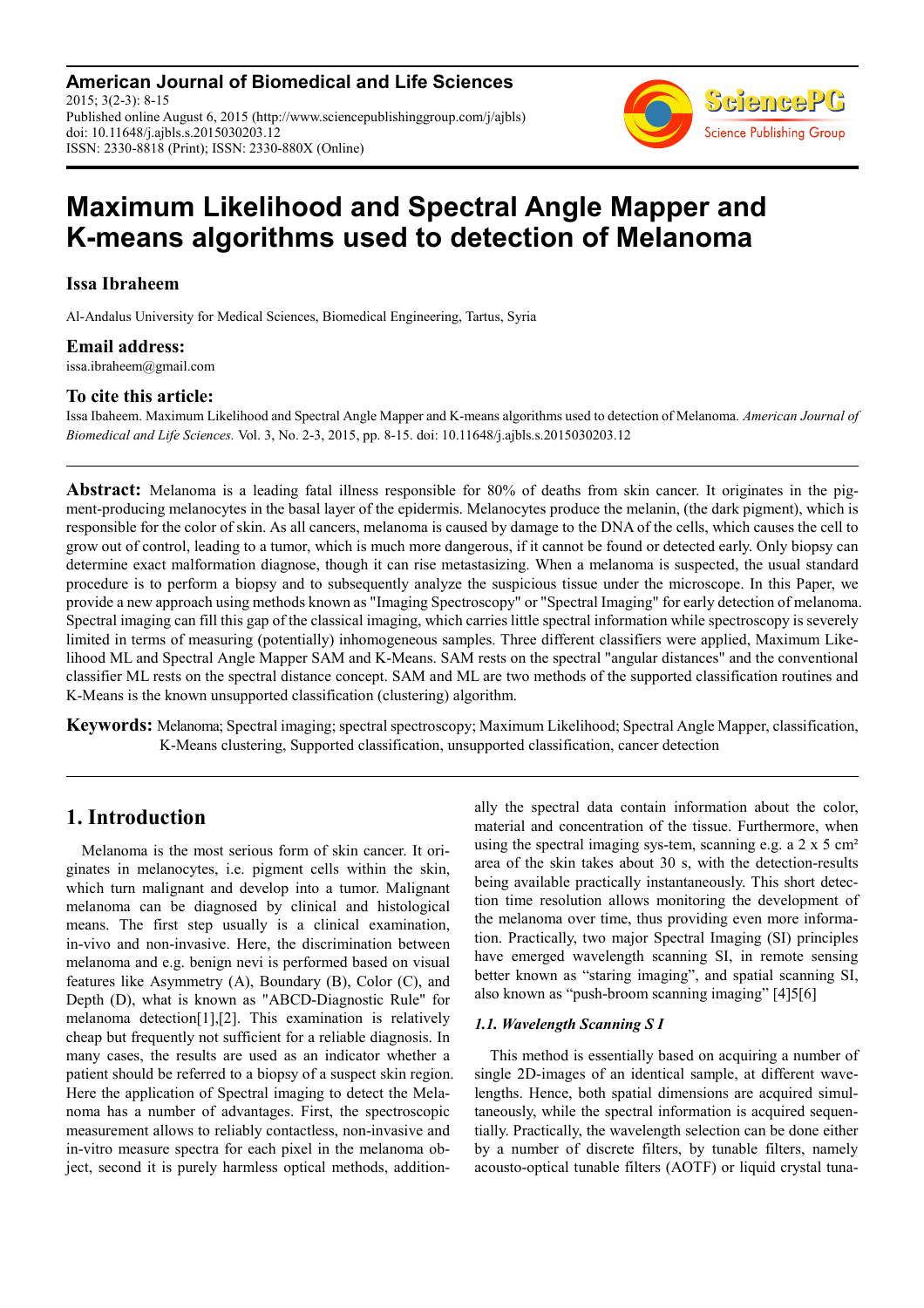ble filters (LCTF) or by illumination of the sample at selected, discrete wavelengths. This method is highly useful in particular when only a few images at char-acteristic wavelengths have to be recorded, [7] [8] [9].

#### *1.2. Push-broom Imaging SI*

More suitable for many high throughput applications would be spatial scanning SI. The frequently used term "push broom scanning" originates from remote sensing and implies the line-wise acquisition of the image data, making use of a constant, relative movement (linear feed) between sample (skin) and imager (Camera) as it shown in Figure 1. Instead of recording a two-dimensional image, a line across the sample, perpendicular to the direction of the relative movement, is projected into an imaging spectrograph. The radiation originating along this observation line is spectrally analyzed and the spectral information for each pixel along the investigate line projected along the second axis of the two-dimensional detector chip. The spectral encoding can be provided either by dispersive optics forming an imaging spectrograph5 or by linearly variable filters. Since the spatial information along the line is retained, the computerized images contain the spatial information along the first axis and the full spectral wavelength information along the second axis. The spectral and the first spatial dimension are simultaneously acquired, while the second spatial dimension is recorded sequentially due to the movement of the sample relative to the SI sensor. By combining the slices, the second spatial axis can be derived, resulting in a full image.  $[7][8][9]$ .



*Figure 1. spectral imaging system- setup*

In contrast to the stop-motion requirement of wavelength scanning SI, spatial scanning SI has a motion requirement, i.e. a continuous relative movement between imager and sample is a necessary pre-requisite for the operation. In case this is not provided as part of the process to be monitored, opting for a staring image may well be a better choice, as no moving mechanical parts would have to be added [3].



*Figure 2. Principal function of spectral imaging using the imaging spectrograph (push broom imaging)* 

However independent on the acquiring methods (Wavelength scanning or push prom method) the Spectral Data consist of 3D-Data Matrix (Spectral Data Cube)  $(x, y, \lambda)$ , where x, y are the special information and the third dimension λ refers to the spectral information as it shown in Error! Reference source not found.



*Figure 3. the spectral data cube* 

### **2. Methodology**

The acquiring system is capable of capturing an image with a spatial axis of 480 pixels and a spectral axis of 480 pixels. Therefore, the spectral range from 380 nm to 780 nm is divided to 270 locations (bands), with spectral resolution of (10 nm). The SI system is designed so that the object table is moved by a linear table to implement the necessary relative movement between camera and sample. The region of the image, which will be examined, is typically traversed in 400 lines. Theoretically, each pixel of the acquired images corresponds to a rectangular area of approximately 0.1 µm x 0.1 µm. The effectively achievable spatial resolution is physically limited by the diffraction limitation to the order of magnitude of the wavelength of the transmitted light, i.e. 380- 780 nm. [3]. The system acquires the reflectivity of the light wave length, it is an indicator of the optical tissue properties in the wavelength range (in our study in VIS wavelength range). The reflectivity of each pixel in the measured object  $R(x, y)$  can be calculated using the following calibration equation:

$$
R(x, y) = \frac{I(x, y) - I_{Black}(x, y)}{I_{White}(x, y) - I_{Black}(x, y)}
$$
(1)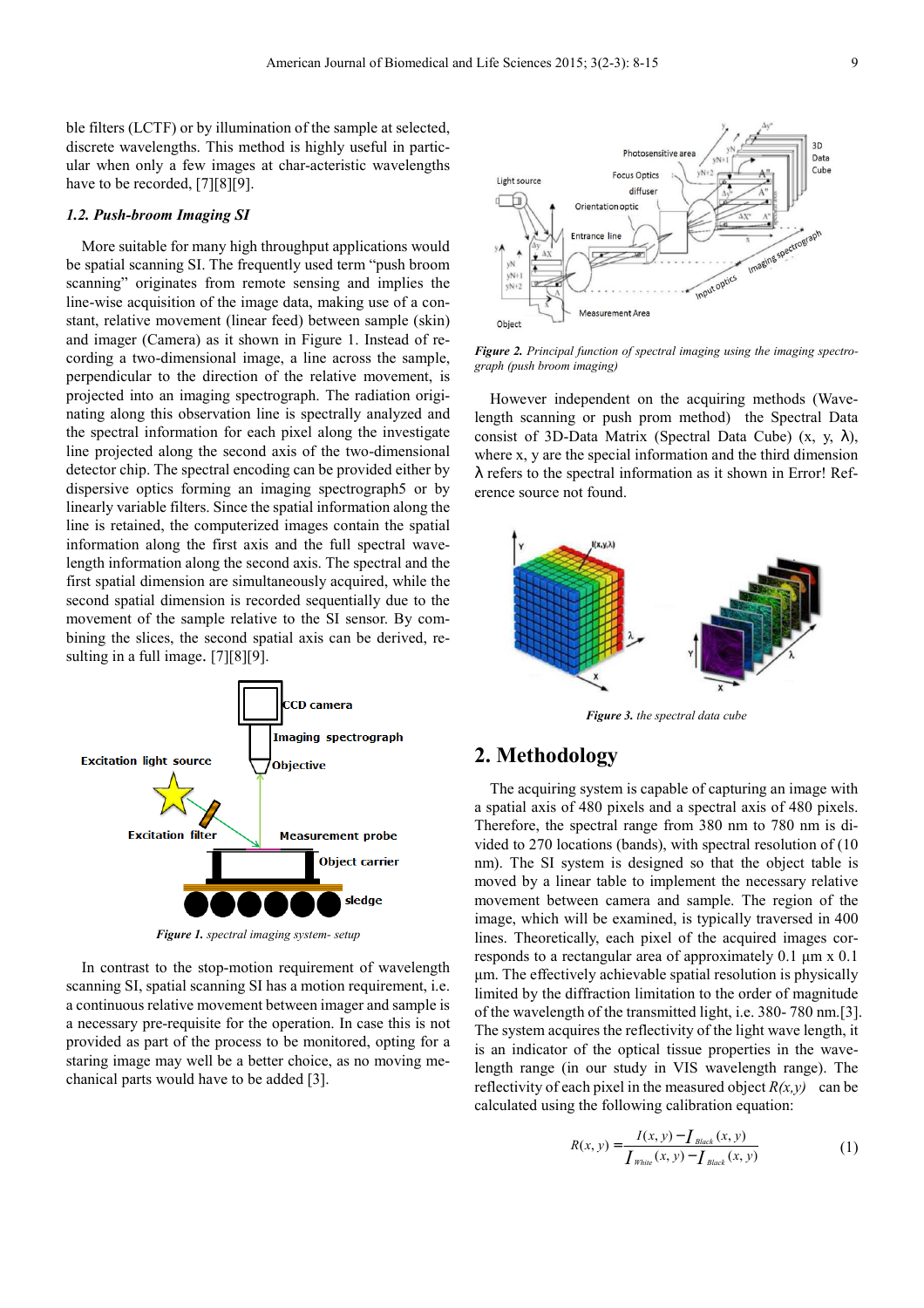where  $I(x,y)$  is the Intensity of measured pixel in the image,  $I_{Black}(x, y)$  and  $I_{White}(x, y)$  are the intensities of black- and white current consequently. Black current is the intensity if zero illumination (lens is covered) comes into the camera chip, while the white current is the intensity if the maximum illumination comes into the camera chip $[5]$ .

#### *2.1. Skin, Melanoma and Moll Spectral Signatures*

Reflectance spectra in the wavelength region from 380 nm to 700 nm were measured from 200 volunteers as training data and from 300 volunteers as test data $[8]$ . The spectral signature of the Melanoma, healthy skin and moll are shown in the following figure



*Figure 4. 2x2 cm-image of melanoma object (left); spectral signature of melanoma, Moll and Healthy skin (right)* 

#### *2.2. Detection Algorithms*

Spectral classification methods were developed specifically for use on hyperspectral data, but they provide an alternative method for classifying multispectral data, often with improved results that can easily be compared to spectral properties of materials. In this Paper, the supervised as well as the unsupervised classification were used to cluster pixels in a dataset into classes corresponding to user defined training classes. It requires, using the supported classification, a training set, which must be defined for use as the basis for machine learning to build the discrimination function (recognition model) . Two supervised methods are then applied in this study to determine if a specific pixel qualifies as a class member [5]. The first one is the Maximum Likelihood (ML) while the other is the Spectral Angle Mapper (SAM) [5].

The k-means as unsupervised classification routine is used to order automatically each pixel in the spectral image in one class of different classes based on the squared Mahalanobis distance of each pixel to the centers of each clusters.

$$
(\mathbf{x}_k - \hat{\boldsymbol{\mu}}_i)^t \hat{\boldsymbol{\Sigma}}_i^{-1} (\mathbf{x}_k - \hat{\boldsymbol{\mu}}_i)
$$
 (2)

Maximum Likelihood (ML)

Maximum likelihood classification is a supervised classification method derived from the Bayes theorem, which assumes that the statistics for each class in each band are normally distributed and calculates the probability that a given pixel belongs to a specific class [8]. The probability that a pixel with feature vector  $\omega$  belongs to class *i*, is given by:

$$
P(x|i) = \frac{P(w|i)P(i)}{P(w)}
$$
\n(3)

where  $P(\omega|i)$  is the likelihood function,  $P(i)$  is the a priori information, i.e., the probability that class *i* occurs in the study area and  $P(\omega)$  is the probability that  $\omega$  is observed, which can be written as:

$$
P(w) = \sum_{i=1}^{M} P(w|i)P(i) \tag{4}
$$

Where M is the number of classes. ML often assumes that the distribution of the data within a given class i obeys a multivariate Gaussian distribution. It is then convenient to define the log likelihood (or discriminant function)

$$
g(w) = \ln P(w|i) = -\frac{1}{2}(w - \mu_i)^T C_i^{(1)}(w - \mu_i) - \frac{N}{2}\ln(2\pi) - \frac{1}{2}\ln(C_i|) \tag{5}
$$

Pixel x is assigned to class *i* by the rule:

$$
X \in i \quad \text{if} \quad \mathbf{g}_i(w) \quad \rangle \quad \mathbf{g}_j(w) \quad \text{for} \quad \text{all} \quad j \neq i \quad \text{(6)}
$$

Each pixel is assigned to the class with the highest value of g. Each pixel is assigned to the class with the highest likelihood or labelled as unclassified if the probability values are all below a threshold set by the user [6].

#### *2.2.1. Spectral Angle Mapper (SAM)*

Spectral Angle Mapper algorithm computes the "spectral angle" between the pixel spectrum and the training's pixel spectrum, i.e. (SAM), is a common distance metric, which compares an unknown pixel spectrum t to the reference spectra di,  $i = 1, \dots, K$ , for each of K references and assigns t to the material having the smallest distance: This technique is comparatively insensitive to illumination and albedo effects. Smaller angles represent closer matches to the reference training's spectra. The result indicates the radian of the spectral angle computed using the following equation [6].

$$
\alpha = \cos^{-1}\left(\frac{V_{11}^{T}V_{2}}{\|V_{1}\| \cdot \|V_{2}\|}\right) = \cos^{-1}\left(\frac{\sum_{i=1}^{m}T_{i} \cdot d_{i}}{\sqrt{\left(\sum_{i=1}^{m}T_{i}^{2}\right)\left(\sum_{i=1}^{m}d_{i}^{2}\right)}}\right) (7)
$$

Where  $m =$  the number of bands;  $Ti = (txi, tyi)$  is the *i-pixel* spectrum ; di =reference spectrum in training's data and  $\alpha$  = radian of the spectral angle, (see figure 4).

The spectral angle classifiers we applied here rests on the spectral "angular distances," while the conventional classifier maximum likelihood rests on the spectral distance concept.[5]

If 
$$
\alpha_i = \min(\alpha_{j,k})
$$
, then  $x_i \in x_{j,k}$  (8)

where:  $x_i$  the spectral angel of the pixel x in test set.  $x_{j,k}$ spectral angel of the pixel x the class k in training set.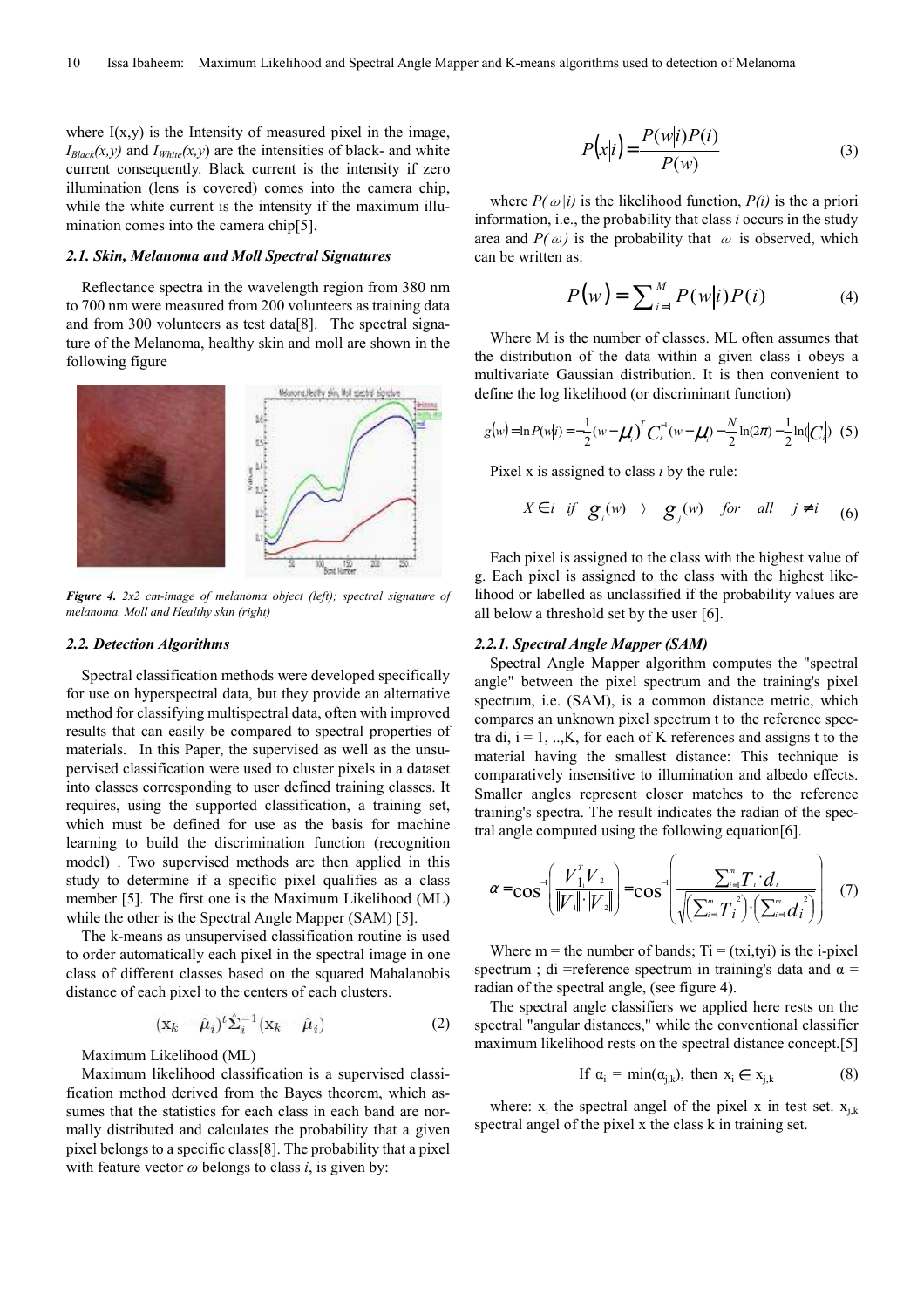

*Figure 5. Spectral angle and spectral distance [6]* 

We can measure the similarity between two spectra **x** and **y**  by using the Euclidean distance measure

$$
\|\mathbf{x} - \mathbf{y}\| = \sqrt{\sum_{k=1}^{K} (x_k - y_k)^2}
$$
 (9)

#### *2.2.2. Training Set for the Supervised Classification*

Using the spectral date of clinical diagnosed melanoma objects of 200 volunteers, we built a training set to learn the classification machine (classification routine) the scatterplot of training data is shown in the following figure:



*Figure 6. Spectrums of the Training data* 

#### *2.2.3. k-means Unsupervised Algorithm*

K-Means unsupervised classification calculates initial class means evenly distributed in the data space, then iteratively clusters the pixels into the nearest class using a minimum-distance technique. Each iteration recalculates class means and reclassifies pixels with respect to the new means. All pixels are classified to the nearest class unless a standard deviation or distance threshold is specified, in which case some pixels may be unclassified if they do not meet the selected criteria. This process continues until the number of pixels in each class changes by less than the selected pixel change threshold or the maximum number of iterations is reached. it is clear that the probability in the equation (4) is large when the squared Mahalanobis in equation (2) is small. Suppose that we merely compute the squared Euclidean distance  $|x_k - \mu_i|^2$ , find the center of the cluster (the mean  $\mu_m$ ) nearest to  $x_k$  and approximate the probability as

$$
\hat{P}(\omega_i|\mathbf{x}_k,\hat{\boldsymbol{\theta}}) \approx \begin{cases} 1 & \text{if } i=m\\ 0 & \text{otherwise.} \end{cases}
$$
 (10)

It is to minimize the function of the square distance in each iteration and compare it with its previous value up to reach the smallest different between the actual and previous values of the distance as it illustrated in the following figure



*Figure 7. The mean value of the centroids in each iteration* 

From a statistical point of view, it may be inappropriate to use K-Means clustering since K-Means cannot use all the higher order information that PCA or ICA provides. There are several approaches that avoid using K-means,. However, for large images this algorithm fails to converge. A 2-stage K-means clustering strategy is developed that works particularly well with skin data:

- 1. Drop spectral data that contain only noise or correspond to artifacts.
- 2. Perform K-Means clustering with 5 clusters.
- 3. Those clusters that correspond to healthy skin are taken together into one cluster. This cluster is labelled as *skin*.
- 4. Perform a second run of K-Means clustering on the remaining clusters (inflamed skin, lesion, etc.). This time use 3 clusters. Label the clusters that correspond to the mole and melanoma center as *mole* and *melanoma*. The remaining clusters are considered to be 'regions of normal skin or unclassified regions'.



*Figure 8. k-means classification of melanoma object*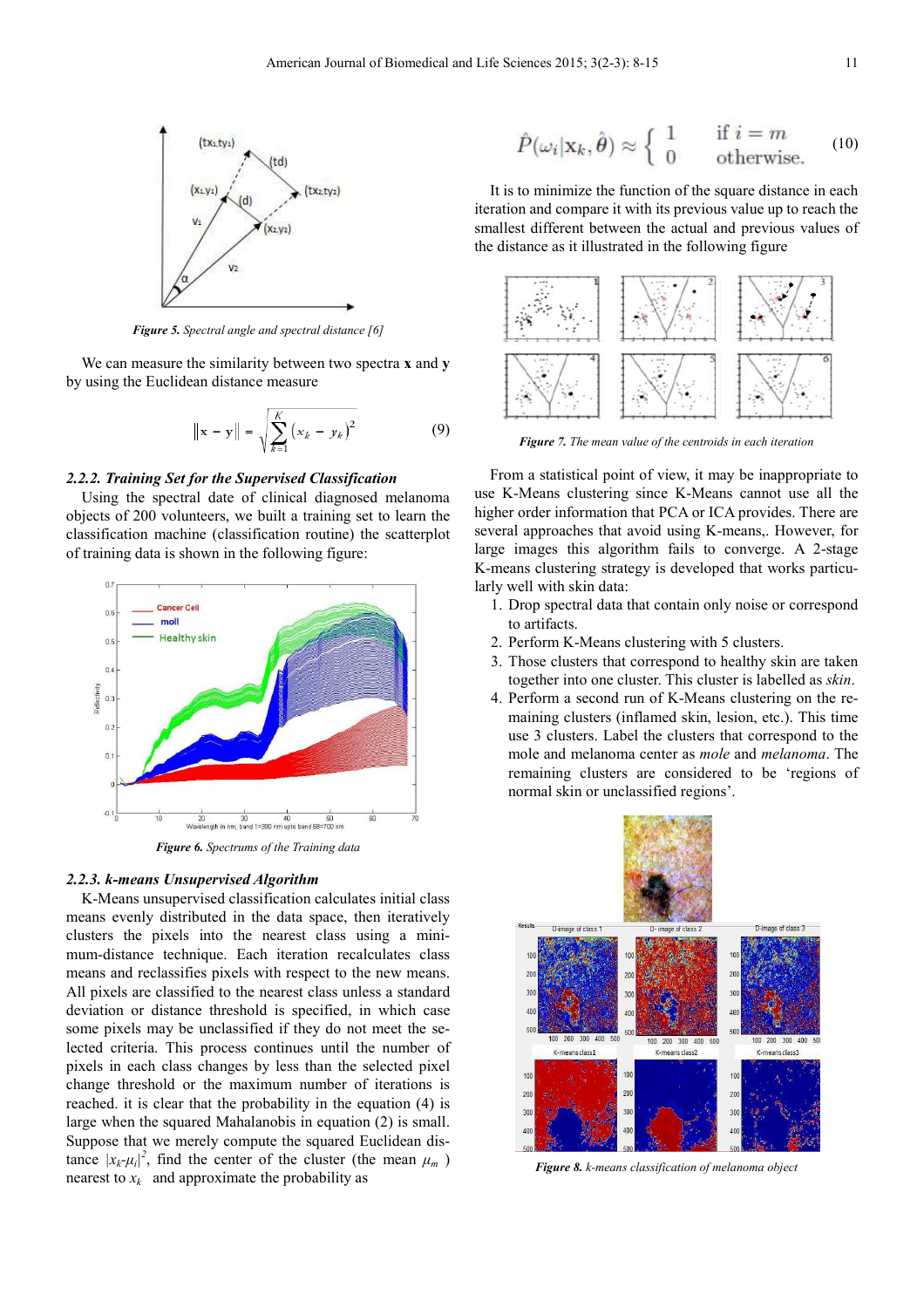

*Figure 9. k-means classification of melanoma object* 

In table3 the confusion matrix of the classification of each class using the unsupervised K-means algorithm, based on the truth-values used in the training set (diagnosed by dermatologist).

*Table 1. confusion matrix of k-means unsupervised classification* 

| Confusion Matrix (Memory1) 512x512x1      |                        |                    |                    |          |  |
|-------------------------------------------|------------------------|--------------------|--------------------|----------|--|
| Overall Accuracy (192858/286961) 67.2070% |                        |                    |                    |          |  |
|                                           | Ground Truth (Pixels)  |                    |                    |          |  |
| Clases                                    | Class <sub>1</sub>     | Class <sub>2</sub> | Class <sub>3</sub> | Total    |  |
| Unclassified                              | $\theta$               | $\theta$           | $\theta$           | $\Omega$ |  |
| Class <sub>1</sub>                        | 16117                  | 2227               |                    | 18351    |  |
| Class <sub>2</sub>                        | $\Omega$               | 1288438            | 14738              | 170176   |  |
| Class3                                    | $\Omega$               | 50131              | 48303              | 98434    |  |
| Total                                     | 16117                  | 180796             | 90048              | 286961   |  |
|                                           | Ground Truth (Percent) |                    |                    |          |  |
| Clases                                    | Class <sub>1</sub>     | Class2             | Class <sub>3</sub> | Total    |  |
| Unclassified                              | $\Omega$               | $\Omega$           | $\Omega$           | $\Omega$ |  |
| Class <sub>1</sub>                        | 100                    | 1.23               | 0.01               | 6.39     |  |
| Class2                                    | $\Omega$               | 71.04              | 46.35              | 59.30    |  |
| Class3                                    | $\theta$               | 27.73              | 53.64              | 34.30    |  |
| Total                                     | 100                    | 100                | 100                | 100      |  |

#### *2.2.4. Test Set*

300 objects were tested using the Maximum Likelihood. (ML) , Spectral Angle Mapper (SAM) and K-means.

The results show that the ML and SAM classifiers were for pixel as well as for object classification more efficient than K-means. However, K-means was more flexible because it does not need to be trained. Some result-samples shown in

To compare the results of the applied ML, SAM and K-means, we build the confusion matrix of the tested classes, Melanoma, Moll and Healthy skin.



*Figure 10. Classification results using ML and SAM of melanoma object* 

*Table 2. confusion matrix of LM supervised classification* 

| <b>Confusion Matrix (Memory1) 512x512x1</b> |                        |                    |                    |          |  |
|---------------------------------------------|------------------------|--------------------|--------------------|----------|--|
| Overall Accuracy (192858/286961) 67.2070%   |                        |                    |                    |          |  |
|                                             | Ground Truth (Pixels)  |                    |                    |          |  |
| Clases                                      | Class <sub>1</sub>     | Class <sub>2</sub> | Class <sub>3</sub> | Total    |  |
| Unclassified                                | $\Omega$               | $\Omega$           | $\Omega$           | $\Omega$ |  |
| Class <sub>1</sub>                          | 16114                  | $\Omega$           | $\Omega$           | 16114    |  |
| Class <sub>2</sub>                          | 3                      | 114798             | 30645              | 145441   |  |
| Class <sub>3</sub>                          | $\Omega$               | 66003              | 59403              | 125406   |  |
| Total                                       | 16117                  | 180796             | 90048              | 286961   |  |
|                                             | Ground Truth (Percent) |                    |                    |          |  |
| Clases                                      | $Class1\%$             | Class 2%           | Class3%            | Total %  |  |
| Unclassified                                | $\Omega$               | $\Omega$           | $\Omega$           | $\Omega$ |  |
| Class <sub>1</sub>                          | 99.98                  | $\Omega$           | $\Omega$           | 5.62     |  |
| Class2                                      | 0.02                   | 63.51              | 34.03              | 50.68    |  |
| Class <sub>3</sub>                          | 0.0                    | 36.51              | 65.97              | 43.7     |  |
| Total                                       | 100                    | 100                | 100                | 100      |  |

*Table 3. confusion matrix of SAM supervised classification* 

| Confusion Matrix (Memory1) 512x512x1      |                       |        |                    |        |  |
|-------------------------------------------|-----------------------|--------|--------------------|--------|--|
| Overall Accuracy (192858/286961) 67.2070% |                       |        |                    |        |  |
|                                           | Ground Truth (Pixels) |        |                    |        |  |
| Classes                                   | Class <sub>1</sub>    | Class2 | Class <sub>3</sub> | Total  |  |
| Unclassified                              | 1788                  | 374    | 259                | 2421   |  |
| Class <sub>1</sub>                        | 13252                 | 2689   | 731                | 16672  |  |
| Class2                                    | 1058                  | 123456 | 35870              | 160384 |  |
| Class <sub>3</sub>                        | 1938                  | 64023  | 54323              | 88346  |  |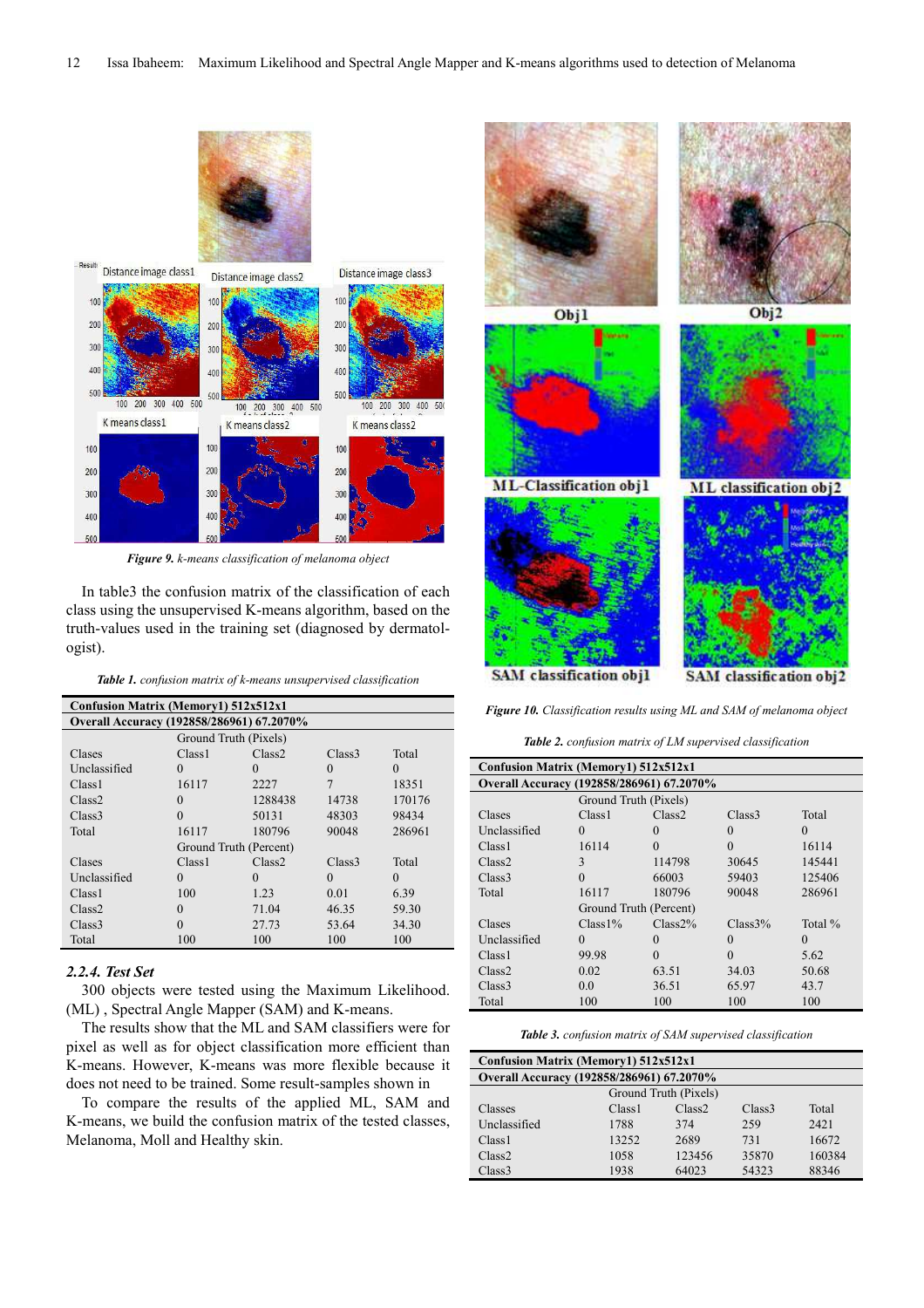| <b>Confusion Matrix (Memory1) 512x512x1</b> |            |                        |         |         |  |  |
|---------------------------------------------|------------|------------------------|---------|---------|--|--|
| Overall Accuracy (192858/286961) 67.2070%   |            |                        |         |         |  |  |
| Total                                       | 16217      | 188766                 | 96548   | 301531  |  |  |
|                                             |            | Ground Truth (Percent) |         |         |  |  |
| <b>Classes</b>                              | $Class1\%$ | Class 2%               | Class3% | Total % |  |  |
| Unclassified                                | 11.03      | 0.20                   | 0.27    | 11.49   |  |  |
| Class <sub>1</sub>                          | 81.72      | 1.42                   | 0.76    | 83.90   |  |  |
| Class <sub>2</sub>                          | 0.97       | 85.00                  | 11.26   | 97.24   |  |  |
| Class <sub>3</sub>                          | 11.95      | 2.13                   | 87.34   | 89.47   |  |  |
| Total                                       | 100        | 100                    | 100     | 100     |  |  |

In table1 and table 2 the confusion matrix of the classification of each class using the supervised LM and SAM algorithms, based on the truth-values used in the training set (diagnosed by dermatologist). In table 3 the confusion matrix of k-means algorithm for pixel classification.

In table 4 the true positive classification of ML, SAM and K-means for each class (Melanoma, Moll and Healthy skin)

*Table 4. Cl.ssifier true positive results using ML, SAM and K-menas* 

|              | ML      | <b>SAM</b> | <b>K</b> means |
|--------------|---------|------------|----------------|
| Melanoma     | 88.28%  | 81.83      | 79             |
| Moll         | 92.28%  | 86.98      | 84             |
| Healthy skin | 93.17 % | 87.92      | 85             |

The sensitivity, specificity, positive predictive value and negative predictive value of each class is calculated using the true positive, true negative, false positive and false negative arguments

*Table 5. confusion matrix of ML Classification* 

|   | <b>Classificationion results ML</b> |          |                    |                     |
|---|-------------------------------------|----------|--------------------|---------------------|
|   |                                     | Melanoma | Moll               | <b>Healthy</b> skin |
|   | Melanoma                            | %88.28   | $\frac{9}{66}$ .12 | $\frac{9}{65.6}$    |
|   | Moll                                | %6.49    | $\frac{0}{0}92.28$ | %1.23               |
| ≘ | Healthyskin                         | 5 23     | %16                | $\frac{0}{0}9317$   |

*Table 6. confusion matrix of SAM Classification* 

| ч,    | <b>Classification results SAM</b> |          |          |                     |
|-------|-----------------------------------|----------|----------|---------------------|
|       |                                   | Melanoma | Moll     | <b>Healthy skin</b> |
| 틦     | Melanoma                          | 81.72%   | $0.97\%$ | $0\%$               |
| Truth | Moll                              | $1.42\%$ | 85.00%   | 2.13%               |
|       | Healthy skin                      | 0.76     | 11.26%   | 87.34%              |

|  | <b>Table 7.</b> confusion matrix of K-means Classification |  |
|--|------------------------------------------------------------|--|
|--|------------------------------------------------------------|--|

|             | <b>Classification results K-means</b> |          |         |                     |
|-------------|---------------------------------------|----------|---------|---------------------|
| round Truth |                                       | Melanoma | Moll    | <b>Healthy</b> skin |
|             | Melanoma                              | $79\%$   | $8\%22$ | %11.95              |
|             | Moll                                  | 14.12%   | 84.8%   | %1.2                |
|             | Healthy skin                          | 4.5      | 10%     | $85.5\%$            |

### **3. Results**

From confusion matrix of ML-, SAM K-means classifiers in table 4, it is clear that the ML-true-positive of Melanoma 88.28% is higher than SAM-true-positive 81.83% and K-means true positive 79%. These results show that, the difference between ML, SAM and K-means is not too high. The value of the "false negative" using ML in table 5 (Melanoma classified as Moll  $=6.12\%$ ), and (Melanoma classified as healthy skin  $= 5.6\%$ , while false negative using SAM in table 6 (Melanoma classified as Moll =1.42 %) and false negative (Melanoma classified as healthy skin  $=$ 11.95 %). False negative, using SAM, is two wise greater than it using ML. False Negative ratio is a danger factor, because it very dangerous to classify a melanoma object as a Moll or as a healthy skin, "melanoma is not detected!"

False Positive using ML (Moll classified as Melanoma = 6.49% and Healthy skin classified as Melanoma =  $1.23\%$ ), while False positive using SAM (Moll classified as Melanoma  $= 12.89\%$  and Healthy skin classified as Melanoma  $= 0.13\%$ ). The False Positive using K-means is 1.2%

The Values of confusion matrix mean that the ML- Classifier is more robust to detect and classify the skin Melanoma. Because the true positive of ML is higher and the false negative is lower than SAM, as it shown in Table 1, Table 2 and Table 3.

Despite the quite small data set, the results are promising and a second follow-up study in University clinic of Damascus with a larger number of patients has been started yet to support these results and to find, if we, using this approach, could also detect and evaluate other skin abnormalities like psoriasis or and cartisuma a.o.

### **4. Conclusion**

In this report, we have proposed a new scheme that allows to classify melanoma as pigmentation lesions of skin using multi-spectral images applying three different classification algorithms: ML, SAM as supervised classifiers and K-means as unsupervised classifier. The obtained results on 300 melanoma objects in clinical study tend to show that the spectral imaging method as new technology is robust and usable in Vivo and non-invasive diagnostic method.

The fact that the supervised classification algorithms interacts at the last step of the classification can be seen as a benefit tool compared with the unsupported classification algorithms. Because it allows to both make a miss or over classification control and make the classification to be based only on machine learning techniques, which are often controllable and evaluable.

In a possible application, where the physician is assisted by a system which pre-screens patients, we have to take care about high sensitivity which is typically accompanied with a loss in specificity. Preliminary experiments showed that a true positive of 88% using ML or 81% using SAM is possible at the cost of less than 15% false-positives using MI and SAM.

K-Means provided only 7% true positive.

### **Acknowledge**

This study is mostly supported by the University clinic of Al-Andalus Private University for Medical Sciences, Department of Biomedical Engineering. The author wishes to offer special thanks to the Research Program Manager, and the hospital staff of Al-Andalus Private University for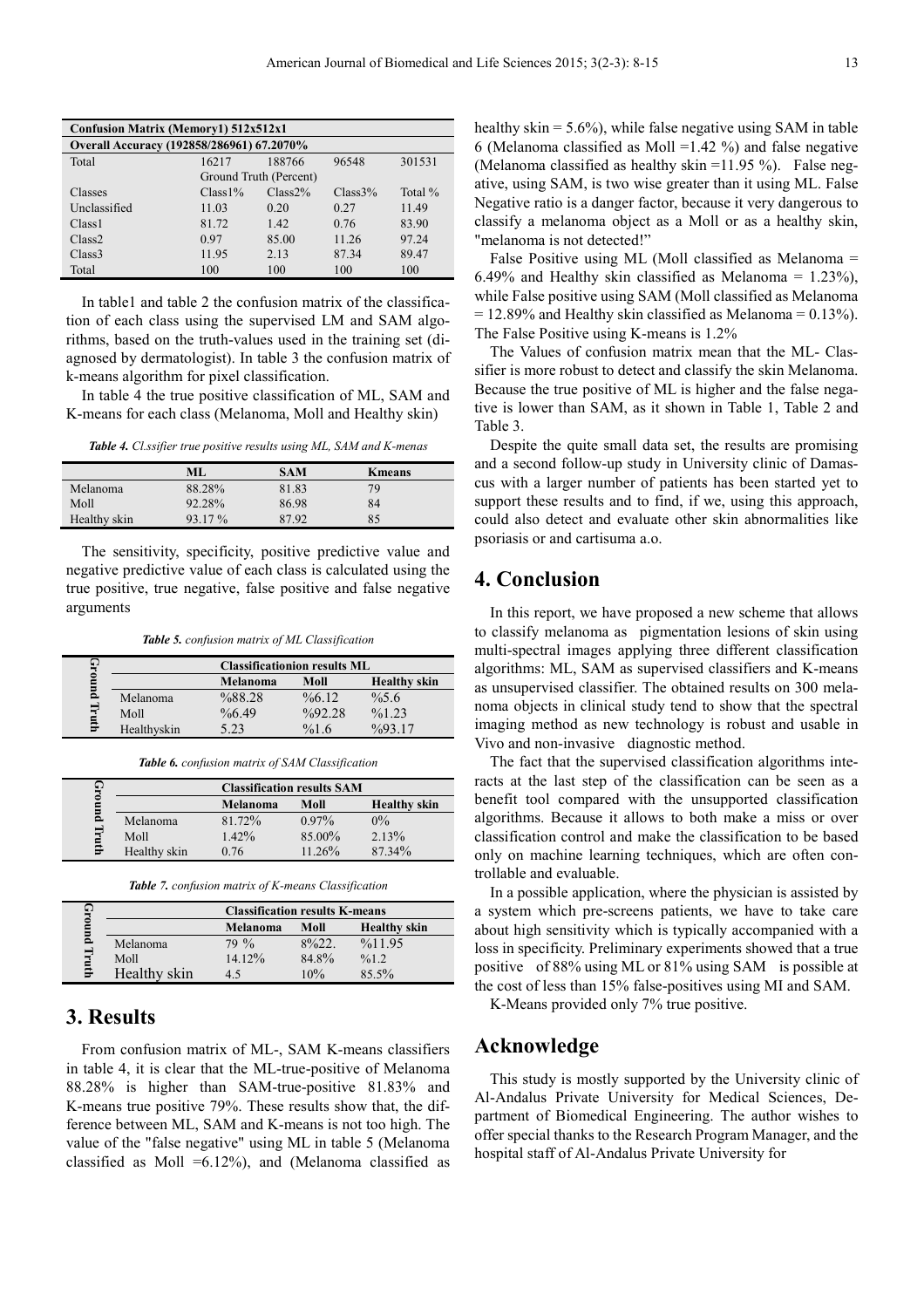### **Reference**

- [1] I. Ibraheem, R. Leitner, H. Mairer, L. Cerroni and, J. Smolle, Hyperspectral analysis of stained histological preparations for the detection of melanoma. Proceeding of third International Workshop on Spectral Imaging, Graz, 13 May 2006.
- [2] I. Ibraheem, Novel approach for the automated detection of allergy test using spectral imaging, J. Biomedical Science and Engineering, 2012, 5, 416-421
- [3] R. Leitner, I. Ibraheem, A. Kercek, Proc. 2nd International Workshop on Spectral Imaging (2005)
- [4] I. Ibraheem Linear and quadratic classifier to detection of skin lesions "epicutaneus". Fifth International Conference on Bioinformatics and Biomedical Engineering, Wuhan, 31 May 2011, 1-5.
- [5] C. M. Bishop, Pattern Recognition and Machine Learning, Springer; Auflage: first ed. 2006. Corr. 2nd printing 2011 (2007)
- [6] R.O.Duda, P.E.Hart and D.G. Strock, Pattern Classification, John Wiley & Sons; Auflage: 2. Auflage (21. November 2000)
- [7] T.M. Lillesand, R.W. Kiefer and J.W. Chipman, Remote Sensing and Image Interpretation, John Wiley & Sons, Hoboken, NJ, USA, 2004.
- [8] R. Bhargava, I. Levin (Eds.) Spectrochemical Analysis Using Infrared Multichannel Detectors, Blackwell Publishing (2005)
- [9] E. Fix and J.L. Hodges, (1989) Discriminatory analysis, nonparametric discrimination: Consistency proper-ties. International Statistical Review, 57, 238-247.
- [10] N. Eisenreich, T. Rohe in Encyclopedia of Analytical Chemistry,  $7623 - 7644$ , Wiley & Sons (2000)
- [11] Zenzo, S.D., R. Bernstein, S.D. Degloria and H.C. Kolsky (1987b), "Gaussian maximum likelihood and contextua1 classification algorithms for multicrop
- [12] Du, Q. (2000), Topics in Hyperspectral Image Analysis, Department of Computer Science and Electrical Engineering, University of Matyland, Baltimore County,MD, May 2000.
- [13] Du, Q. and C.-1 Chang (1998), "Radial basis function neural networks approach tohyperspectral image classification," 1998 Conference an Information Science andSystems, Princeton University, Princeton, NJ, pp. 721-726, March 1998.
- [14] Du, O, and C.-I Chang (1999), "An interference rejection-based radial basis function neural network approach to hyperspectral image classification," International JointConference on Neural Network, Washington DC, pp. 2698-2703, July 1999.
- [15] Du, Q. and C.-1 Chang (2000), "A hidden Markov model-based spectral measure for hyperspectral image analysis," SPIE Conf Algorithms for Multispectral, Hyperspectral, and Ultraspectral Imagery VI, Orlando, FL, pp. 375-385, April 2000.
- [16] Du, Q. and C.-1 Chang (2001a), "A linear constrained distance-based discriminantanalysis for hyperspectral image classification," Pattern Recognition, vol. 34, no. 2, 2001.
- [17] Du, Q. and C.-1 Chang (2001b), "An interference subspace projection approach tosubpixel target detection," SPIE Conf an Algorithms for Multispectral,Hyperspectral and Ultraspectral Imagery VII, Orlando, Florida, pp. 570-577, 20- 24 April, 200 I.
- [18] Du, Q. and H. Ren (2002), "On relationship between OSP and CEM," SPIE Conf. anAlgorithms for Multispectral, Hyperspectral and Ultraspectral Imagery VIII,Orlando, Florida, 20-24 April, 2002.
- [19] Du, Q., C.-1 Chang, D.C. Heinz, M. L.G. Althause and I.W. Ginsberg (2000), "Hyperspectral image compression for target detection and classification," IEEE 2000 International Geoscience and Remote Sensing Symp., Hawaii, USA, July 24- 28, 2000.
- [20] Fano, R.M. (1961), Transmission of Information: A Statistical Theory of Communication, John Wiley & Sons, N.Y., 1961.
- [21] Farrand, W., and J.C. Harsanyi (1997), "Mapping the distribution of mine tailing in the coeur d'Alene river valley, Idaho, through the use of constrained energy minimization technique," Remote Sensing of Environment, vol. 59, pp. 64-76,1997.
- [22] Friedman, J.H. and J.W. Tukey (1974), "A projection pursuit algorithm for exploratotydata analysis," IEEE Transactions an Computers, vol. c-23, no. 9, pp. 881-889,1974.
- [23] Friedman, J.H. (1987) "Exploratoty projection pursuit," Journal of American Statistical Association, 82, pp. 249-266, 1987.
- [24] Frost Ill, O.L. (1972), "An algorithm for linearly constrained adaptive array processing," Proc. IEEE, vol. 60, pp. 926-935, 1972.
- [25] Fukunaga, K. (1982), "Intrinsic Dimensionality Extraction", Classification, Pattern Recognition and Reduction of Dimensionality, Handbock of Statistics, vol. 2, P .R.
- [26] Krishnaiah and L.N. Kanal eds., Amsterdam: North-Holland Publishing Company,1982, pp. 347-360.
- [27] Fukunaga, K (1992), Statistical Pattern Recognition, 2nd ed., New York: Academic Press, 1992.
- [28] Pa!, N.R. and S. K. Pa! (1989), "Entropie thresholding," Signal Processing, Vol. 16,pp. 97-108, 1989.
- [29] Poor, H.V. (1994), An Introduction to Detection and Estimation Theory, 2nd. ed., NewYork: Springer-Verlag, pp. 58-59, 1994.
- [30] Rabiner, L. and B.-H. Juang (1993), Fundamentals ofSpeech Recognition, Prentice-Hall,1993.
- [31] Reed, I.S. and X. Yu (1990), "Adaptive multiple-band CFAR detection of an optical pattern with unknown spectral distribution," IEEE Trans. on Acoustic, Speech andSignal Process., vol. 38, no. 10, pp. 1760-1770, Oct. 1990.
- [32] Resmini, R.S., M.E. Kappus, W.S. Aldrich, J.C. Harsanyi and M. Anderson (1997), "Mineral mapping with HYperspectral Digital lmagery Collection Experiment (HYDICE) sensor data at Cuprite, Nevada, U.S.A.," Int. J. Remote Sensing, vol.18, no. 17, pp. 1553-1570, 1997.
- [33] Ren, H. (1998), A Comparative Study of Mixed Pixel Classification Versus Pure Pixel Classification for Multi/Hyperspectral Imagery, Department.of Computer Science and Electrical Engineering, University of Maryland, Baltimore County, MD, May 1998.
- [34] Ren, H. (2000), Unsupervised and Generalized Orthogonal Subspace Projection andConstrained Energy Minimization for Target Detection and Classification inRemotely Sensed Imagery, Department of Computer Science and ElectricalEngineering, University ofMaryland, Baltimore County, MD, May 2000.